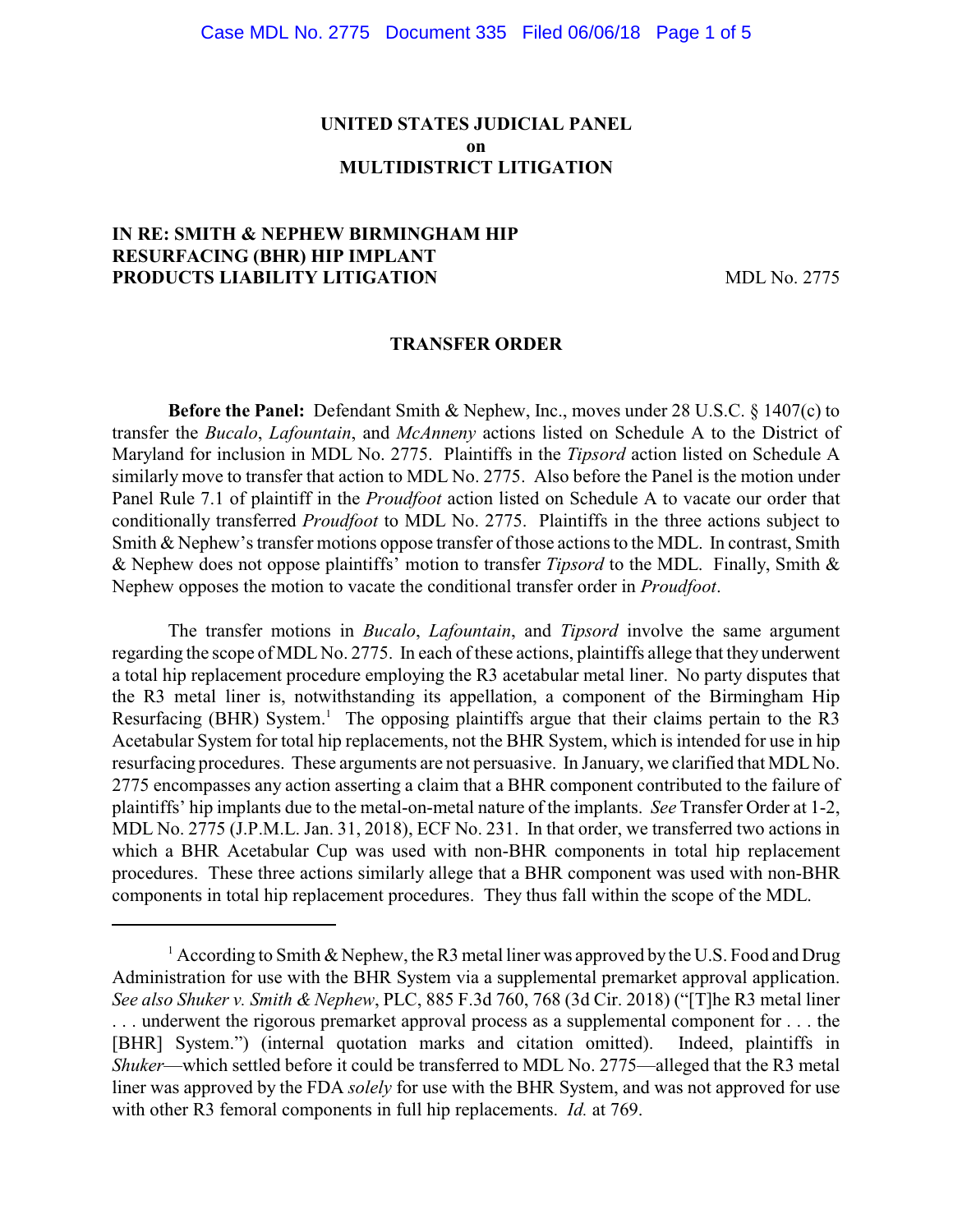#### -2-

Furthermore, the transferee court has established a separate total hip arthroplasty (THA) track for actions in which plaintiffs allege that a BHR component was used with non-BHR components as part of a full hip replacement. *See* Case Mgmt. Order No. 7, *In re Smith & Nephew Birmingham Hip Resurfacing (BHR) Hip Implant Prods. Liab. Litig.*, C.A. No. 1:17-md-02775 (D. Md. May 3, 2018), ECF No. 680. According to a census report recently filed by Smith & Nephew in the transferee court, there are fifty such THA track actions in the MDL. *See* Def.'s Notice of Filing Updated Listings of Pending BHR Track and THA Track Cases, *id.* (May 7, 2018), ECF No. 682. *Bucalo*, *Lafountain*, and *Tipsord* undoubtedlyshare common factual questions with these THA track actions and will benefit from centralized treatment.

Plaintiffs in both *Bucalo* and *Lafountain* additionally argue that transfer of their actions will result in delay and inconvenience. These arguments are readily dismissed with respect to *Bucalo*, a recently filed action in which little discovery has taken place. *Lafountain*, though, is a more procedurally advanced action. The Panel excluded *Lafountain* from the MDL in the initial transfer order because, on its face, the complaint did not appear to allege that plaintiff had been implanted with a BHR component.<sup>2</sup> As discussed, *Lafountain* in fact does involve a BHR component—the R3 metal liner.<sup>3</sup> Since the Panel's initial transfer order, *Lafountain* has progressed through fact discovery, and expert discovery has now commenced. Even so, there are sufficient efficiencies to be gained to merit transfer, particularly with respect to overlapping expert discovery and dispositive motions. Moreover, *Lafountain* is at a similar procedural posture as the *Tipsord* action, which was initially excluded from the MDL for similar reasons. Both plaintiffs in *Tipsord* and Smith & Nephew request transfer of that action to the MDL.

<sup>&</sup>lt;sup>2</sup> Plaintiff in *Lafountain*, as well as plaintiff in *McAnneny*, contend that transfer of their actions is prohibited by 28 U.S.C. § 1407(e), which provides that there "shall be no appeal or review of an order of the panel denying a motion to transfer." Smith & Nephew, though, is not seeking reconsideration of the Panel's decision to refuse transfer of those actions to MDL No. 2775 in the initial transfer order. Rather, it has moved anew to transfer these actions, based on different facts and the course of proceedings over the past year. The Panel regularly considers new motions to transfer, even if those motions encompass actions the Panel previously declined to centralized. *See, e.g.*, *In re Plavix Mktg., Sales Practices & Prods. Liab. Litig. (No. II),* 923 F. Supp. 2d 1376, 1378 (J.P.M.L. 2013) ("[W]e note that our denial of centralization in *Plavix I* did not foreclose [defendants] from filing this second motion for centralization. That earlier denial also does not preclude us from reaching a different result here."). Section 1407(e) thus is inapposite to Smith  $\&$ Nephew's motions. Plaintiff's argument that the law of the case doctrine prohibits transfer is similarly unpersuasive.

<sup>&</sup>lt;sup>3</sup> It was not apparent to the Panel at the time of centralization that the BHR System employed two types of acetabular cup: a one-piece component and a modular component that incorporated the R3 metal liner.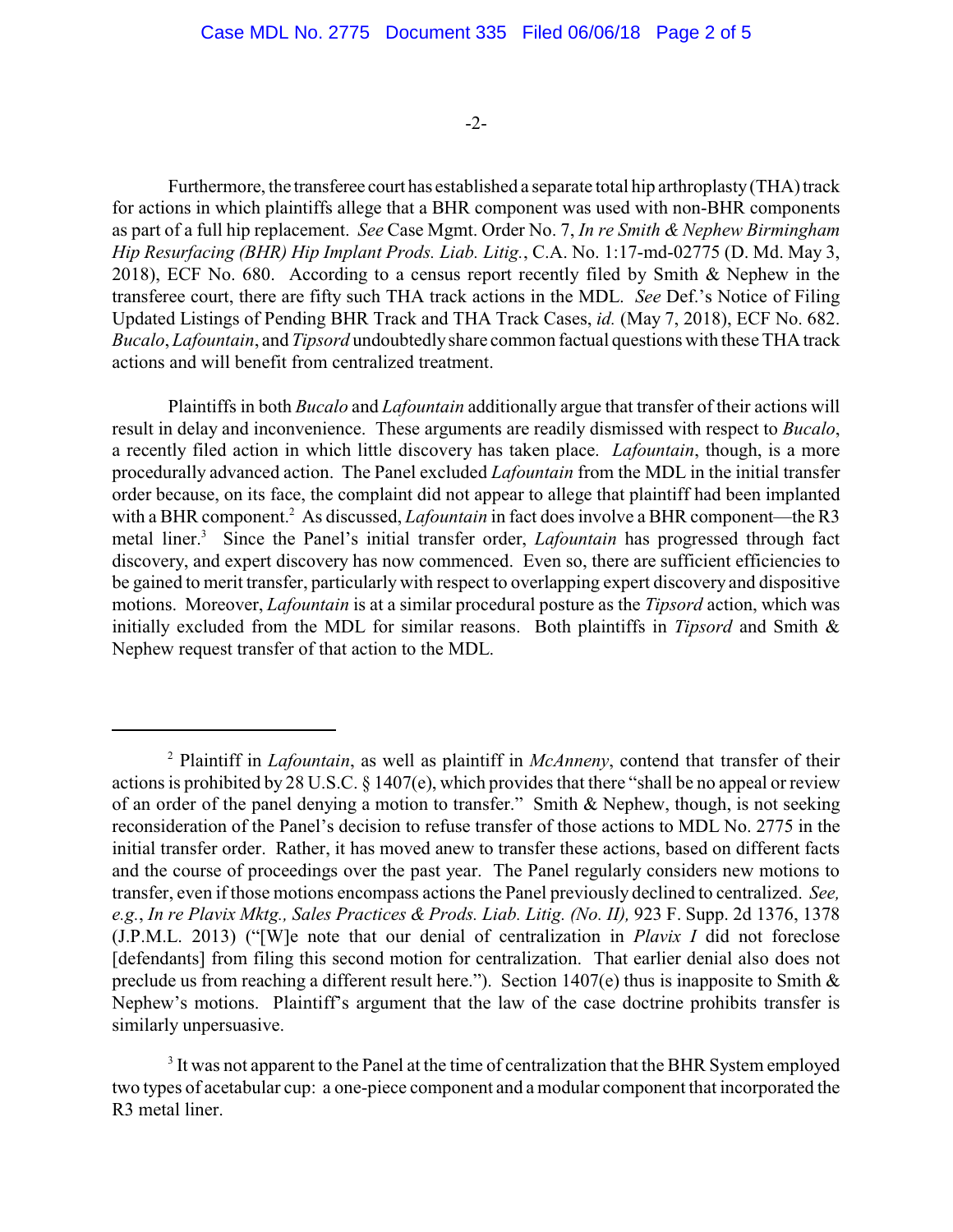-3-

Like *Lafountain* and *Tipsord*, we excluded *McAnneny* from MDL No. 2775 in the initial transfer order, albeit for different reasons. At that time, it appeared that plaintiff attributed his alleged metallosis to non-BHR components and alleged only that the BHR components that were implanted were mislabeledwith the wrong size. Discoveryin *McAnneny* has since demonstrated that the alleged metallosis was caused, in part, by the BHR Acetabular Cup that was retained when plaintiff's hip resurfacing was converted to a full hip replacement. *McAnneny* thus shares common questions of fact with other THA track cases pending in MDL No. 2775. Plaintiff contends that *McAnneny* is too procedurally advanced to benefit from centralization. *McAnneny* is in a similar procedural posture as *Lafountain* and *Tipsord*, and will similarly benefit from centralized treatment of remaining pretrial proceedings, particularly with respect to expert discovery and dispositive motion practice, which likely will overlap with other THA track actions in the MDL.

Turning to the motion to vacate in *Proudfoot*, plaintiff alleges that he underwent a right hip resurfacing procedure using the BHR System, which subsequently was revised and converted to a full hip replacement that maintained the BHR Acetabular Cup. Plaintiff argues that transfer is inappropriate because his claims involve non-BHR components. This argument was foreclosed by our most recent transfer order, which clarified that an action need only involve a BHR component to fall within the scope of the MDL. *See* Transfer Order at 1-2, MDL No. 2775 (J.P.M.L. Jan. 31, 2018), ECF No. 231. *Proudfoot* shares common questions of fact with the actions pending in the MDL, particularly the THA track actions, and will benefit from coordinated pretrial proceedings.

Plaintiff in *Proudfoot* also contends that he will suffer delay and prejudice if transferred to the MDL. Transfer of an action is appropriate if it furthers the expeditious resolution of the litigation taken as a whole, even if some parties to the action might experience inconvenience or delay. *See In re Watson Fentanyl Patch Prods. Liab. Litig.*, 883 F. Supp. 2d 1350, 1351-52 (J.P.M.L. 2012) ("[W]e look to the overall convenience of the parties and witnesses, not just those of a single plaintiff or defendant in isolation.").

Accordingly, after considering the argument of counsel, we find that the actions listed on Schedule A involve common questions of fact with the actions transferred to MDL No. 2775, and that transfer under 28 U.S.C. § 1407 will serve the convenience of the parties and witnesses and promote the just and efficient conduct of the litigation. In our order centralizing this litigation, we held that the District of Maryland was an appropriate Section 1407 forum for actions sharing factual questions concerning the design, manufacture, marketing or performance ofSmith&Nephew's BHR system. The actions in this MDL focus on complications arising from the use of a cobalt-chromium alloy in the manufacture of the BHR components.<sup>4</sup> See In re Smith & Nephew BHR & R3 Hip *Implant Prods. Liab. Litig.*, 249 F. Supp. 3d 1348, 1350 (J.P.M.L. 2017). Plaintiffs in these actions similarly allege that they suffered complications arising from the metal-on-metal nature of the BHR components.

<sup>&</sup>lt;sup>4</sup> These complications include pain, adverse local tissue reaction, pseudotumors, bone and tissue necrosis, metallosis, or other symptoms, often necessitating revision surgery.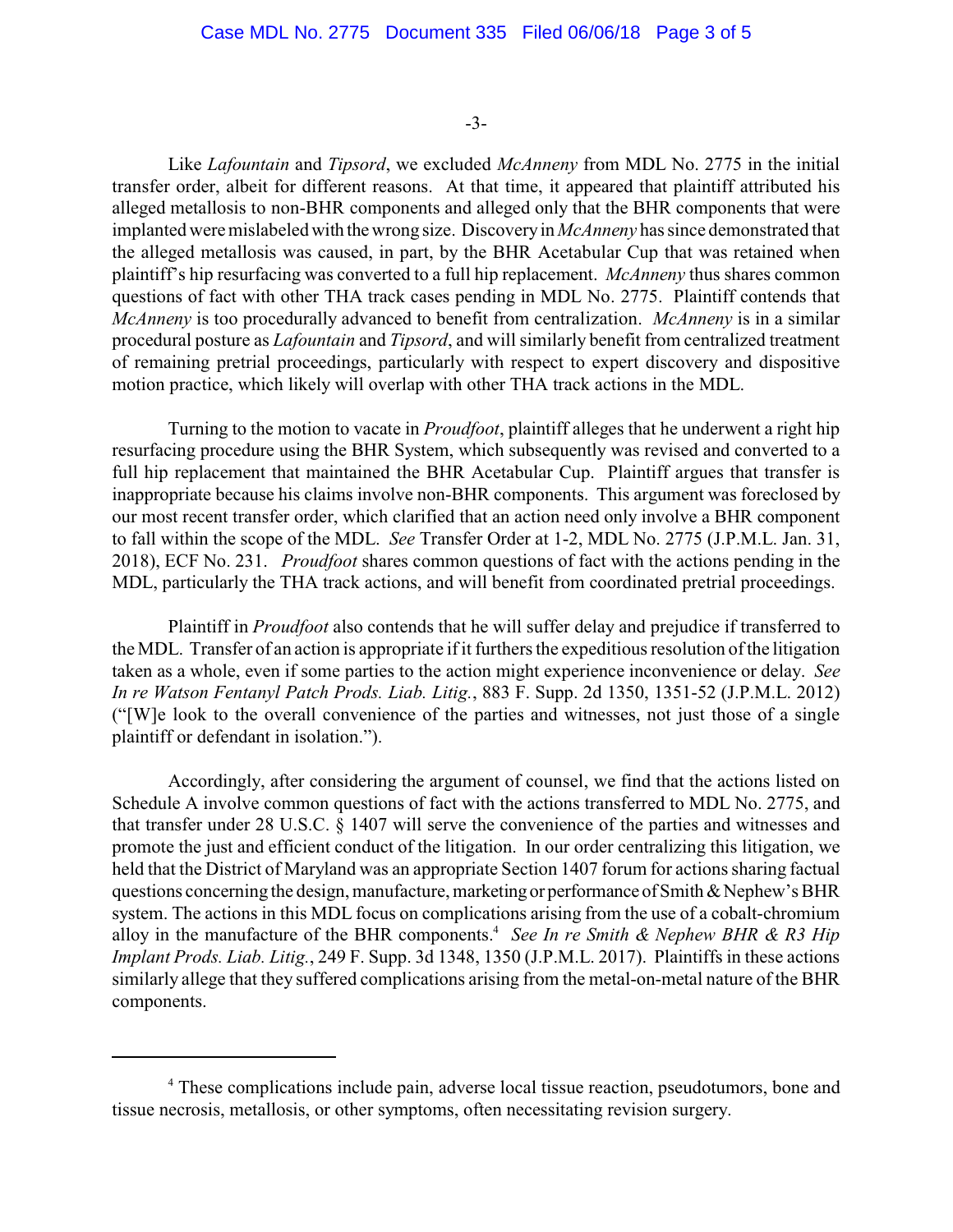### Case MDL No. 2775 Document 335 Filed 06/06/18 Page 4 of 5

#### -4-

IT IS THEREFORE ORDERED that the actions listed on Schedule A are transferred to the District of Maryland and, with the consent of that court, assigned to the Honorable Catherine C. Blake for coordinated or consolidated pretrial proceedings.

#### PANEL ON MULTIDISTRICT LITIGATION

Sarah Vance

 Sarah S. Vance Chair

Marjorie O. Rendell Charles R. Breyer<br>Lewis A. Kaplan Ellen Segal Huvell R. David Proctor Catherine D. Perry

Ellen Segal Huvelle